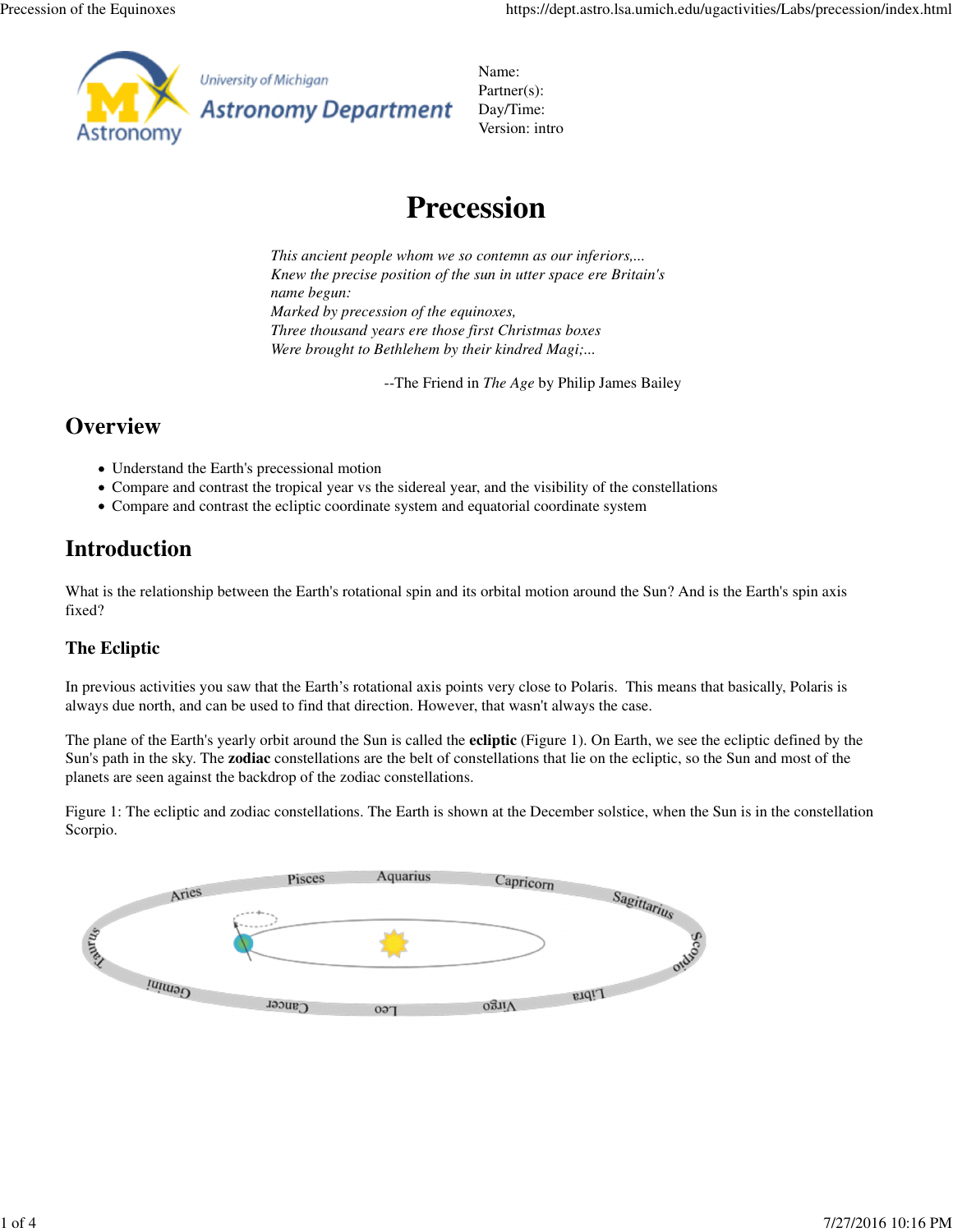You know that the Earth's rotational axis determines the **celestial equator** of the equatorial coordinate system (see the Coordinate Systems Activity.) The Earth's rotational axis is tilted relative to its orbital plane around the Sun. Thus, the celestial equator and the ecliptic are planes that intersect, at an angle of 23.5º (Figure 2). The points at which they intersect are the **equinoxes,** the days of the year on which the length of day and night are equal. The two equinoxes define the start of spring and fall. Halfway between the equinoxes are the **solstices**, the points at which the poles are pointing exactly toward and away from the Sun. These mark the start of summer and winter. These seasonal phenomena are described in detail in the Seasons Activity.

Figure 2: Relation between the celestial equator and ecliptic, and the precession circle. The angle between the celestial and ecliptic poles is also 23.5 degrees, because the equator is

perpendicular to the poles. The ecliptic pole is vertical in this figure, so the north and south celestial poles are tilted. The equinoxes rotate around the ecliptic as the Earth, and celestial equator, precess.

#### **Precession**

Like a top, Earth's rotational axis gyrates, with a period of 26,000 years. This motion is called **precession**, or "precession of the equinoxes". The Earth's spin causes it to be slightly flattened at the poles relative to the equator. Precession occurs because the Sun's gravity induces torque, or angular force, which pulls the Earth's equatorial bulge toward the ecliptic. Therefore, the axis of precession is perpendicular to the ecliptic, and is aligned with the ecliptic axis. This axis projects to two points, the north and south **ecliptic poles**, which are inclined 23.5º to the celestial poles (Figure 2 and 3).



Note that precession affects the *direction* of the Earth's axis, but it does not affect the *angle* of its tilt relative to the ecliptic. Thus, precession affects the time of year in which various constellations are visible. The 23.5º axis tilt is constant, and so the seasons themselves continue just like they are now (see the Seasons activity).

Our standard Gregorian calendar is based on the solar, or **tropical year,** the time it takes the Sun to return to the *same equinox,* which is defined by the direction of the Earth's axis relative to the Sun (Figure 2). Since the seasons are intrinsic to the tropical year, our Gregorian calendar is calibrated so that the March equinox always falls on either March 20 or 21. This forces the seasons to occur during the same months, regardless of precession. However, the stars visible in the evening will slowly change. Figure 1 shows the winter solstice in the north, with the constellation Taurus prominent at midnight. If the Earth's axis were pointing in the opposite direction, Taurus would still be prominent at midnight, but it would be the *summer* solstice. So, *for the solar calendar, the seasons occur in the same months, but we view different constellations during those months.*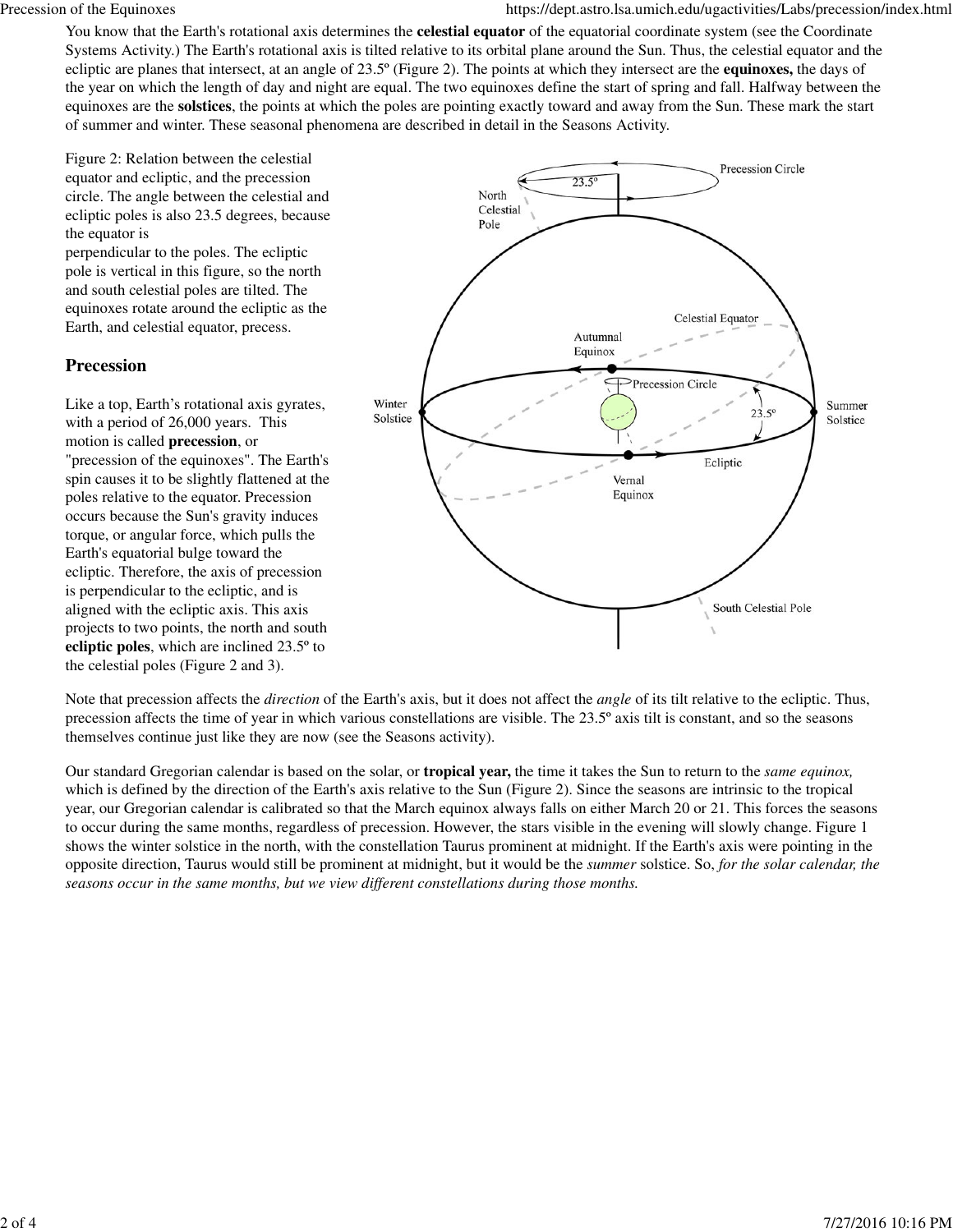On the other hand, the sidereal calendar is based on the **sidereal year**. This is defined to be the time it takes the Earth to return to the *same point in its orbit,* relative to the fixed stars. (Sidereal time is explored in the Timekeeping and Telescopes at the Detroit Observatory activity.) An example of a sidereal calendar is the ancient Aztec calendar. For the sidereal calendar, precession causes the seasons to occur in different months. For example, Taurus is prominent at midnight during the same fixed month in a sidereal calendar. As we saw in the preceding paragraph, this month may correspond to winter, summer, or anything in between, depending on the orientation of the Earth's axis. So *for the sidereal calendar, the constellations are always seen in the same months, but the seasons occur in different months*. More information on different calendar systems is in the Additional Resources section below.

#### **Precession and Equatorial Coordinates**

Figure 3: The path of the North Celestial Pole on the sky, around the North Ecliptic Pole.



As the axis gyrates, the projection of the pole traces a circular path on the sky, counterclockwise (Figure 3). Thus, the north celestial pole does not always point at Polaris, the current pole star. At the time when the pyramids were built, the star Thuban in Draco was the pole star. Note that the angle (i.e., angular distance) between the pole and the ecliptic remains fixed, as can be seen in the Figures. However, the intersection of the celestial equator and the ecliptic rotates, and so the positions of the equinoxes and solstices travel around the ecliptic (see Figure 2). They make a complete circuit in 26,000 years.

Since the celestial poles and equator are not fixed relative to the stars, this inconveniently means that the entire celestial equatorial coordinate system is precessing! The equatorial coordinate axes for right ascension and declination (see the Coordinate Systems activity) must be continually updated, and celestial coordinates must be accompanied by a date for which they are valid. This is referred to as the **epoch**. Coordinates are usually given for standard epochs at 50-year intervals, for example, Jan 1, 1950, and Jan 1, 2000. Astronomers use computer programs to convert the coordinates from the standard epoch to the current date.

Another way to see this is that over 26,000 years, we see the entire sky precessing around the axis of the ecliptic. This means that near the horizon, some constellations dip in and out of view during this cycle. In Figure 4, the person in Ann Arbor always sees the North Celestial Pole at the same fixed spot in the sky; it has constant altitude and azimuth. The pole does not move; recall that its position in the sky depends on the person's location on Earth, for example, a person at the North Pole will always see the North Celestial Pole overhead, at the zenith. On a daily basis, the sky rotates about the celestial poles, but over millennia, it also slowly gyrates around the ecliptic poles.